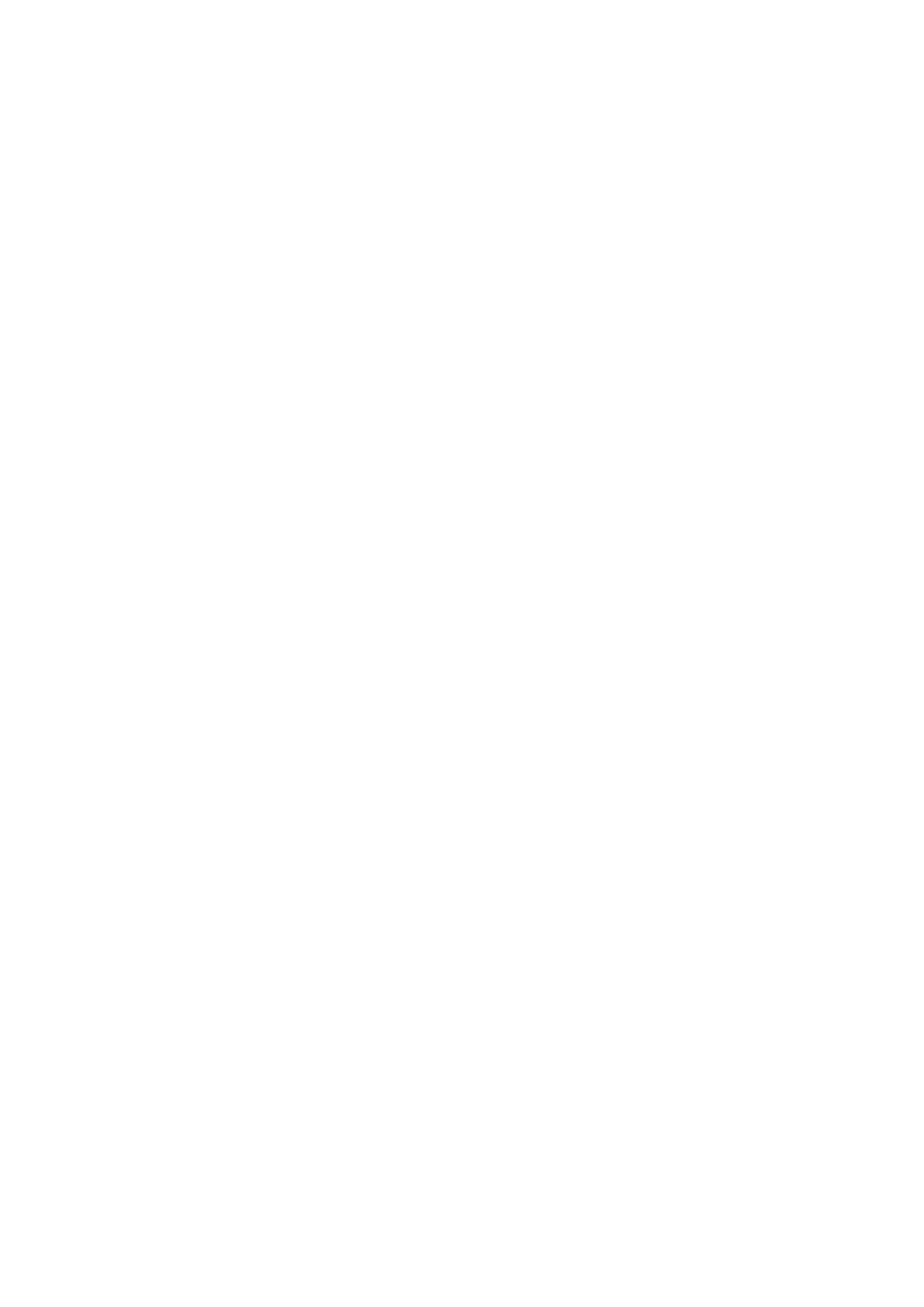## **In the case ofLolić v. Serbia,**

The European Court of Human Rights (Second Section), sitting as a Chamber composed of:

 Guido Raimondi, *President,*  Peer Lorenzen, Dragoljub Popović, András Sajó, Nebojša Vučinić, Paulo Pinto de Albuquerque, Helen Keller, *judges*

and Stanley Naismith, *Section Registrar,*

Having deliberated in private on 1 October 2013,

Delivers the following judgment, which was adopted on that date:

# PROCEDURE

1. The case originated in an application (no. 44095/06) against the Republic of Serbia lodged with the Court under Article 34 of the Convention for the Protection of Human Rights and Fundamental Freedoms ("the Convention") by aSerbian national, Mr Tomislav Lolić ("the applicant"), on 24 October 2006.

2. The Serbian Government ("the Government") were represented by their Agent, Mr S. Carić.

3. On 10 July 2009the application was communicated to the Government. It was also decided to rule on the admissibility and merits of the application at the same time (Article 29  $\S$  1).

# THE FACTS

#### I. THE CIRCUMSTANCES OF THE CASE

4. The applicant was born in 1955 and lives in Šabac.

5. In 1992 the applicant concluded a purchase contract with a sociallyowned company called GDP Izgradnja-Šabac. The company was obliged to erect certain offices and hand their keys over to the applicant by November 1993.

6. On 10 February 2001 the applicant filed a civil claim with the Municipal Court in Šabac, seeking damages for the company's failure to fulfil its contractual obligation.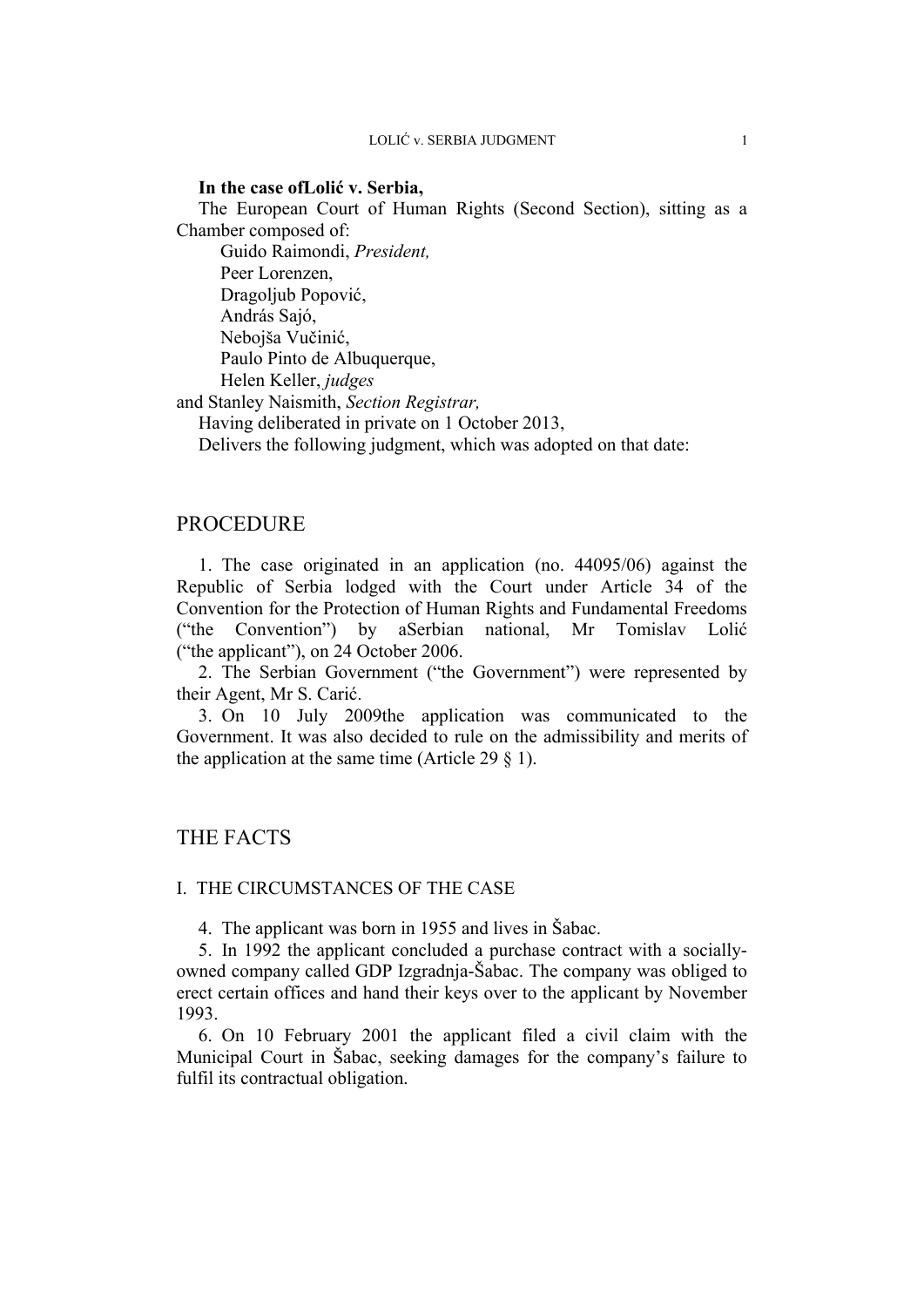7. On 1 October 2002 the Municipal Court ruled in favour of the applicant. In particular, the court ordered the company to pay the applicant:

- (a) the compensation for existing damages in the amount of 757,500 Serbian dinars  $(RSD)^1$ ;
- (b) the compensation for any future damages in the amount of RSD 7,500 (approximately EUR 113) monthly in respect of any additional delay in the construction of the offices in question;
- (c) RSD 81,775 (approximately EUR 1,200) for the legal costs.

8. On 26 May 2003 the District Court in Šabac reduced the amount of damages awarded by the Municipal Court for RSD 378,000 and ordered the company pay the applicantthe compensation for existing damages in the amount of RSD 379,500<sup>2</sup>. The court upheld the remainder of the judgment.The appeal judgment became final on the same date.

9. On 27 July 2003 the applicant lodged an extraordinary remedy – an appeal on points of law–with the Supreme Court.

10. On 4 July 2003 the Commercial Court in Valjevo opened insolvency proceedings in respect of the company in question.

11. In August 2003 the applicant duly submitted his claim. He requested the Commercial Court to: (i) recognise him as the owner of the business premises in question, which were yet to be finished; (ii) exclude these premises, as well as the RSD 553,298.10 needed for their completion, from the total mass of the company's insolvency assets; and (iii) confirm his compensation claims as recognised in the Municipal Court's judgment of 1 October 2002.

12. On 28 January 2004 the Commercial Court accepted the applicant's requests under (i) and (ii) above. The Court accepted the applicant's compensation claimin the amount of RSD379,500 as recognised in theDistrict Court's judgment of 26 March 2006.The part of the applicant's claim in the amount of RSD 378,000 was contested and the applicant was informed that he could bring a separate civil lawsuitconcerning the contested part.

13. The applicant did not institute separate civil proceedings.

14. On an unspecified date the Supreme Court dismissed the applicant's appeal on points of law due to the opening of insolvency proceedings against the debtor.

15. On 14 April 2006 the applicant came into possession of the business premises.

16. Following several unsuccessful auctions the debtor was finally sold on 12 January 2007 to *Jovanović company* from Šabac.

17. On 18 June 2007 the Commercial Court in Valjevo adopted the decision on final distribution of the company's insolvency assets,

1

<sup>1</sup> Approximately12,437 euros (EUR)

<sup>&</sup>lt;sup>2</sup>ApproximatelyEUR 5,740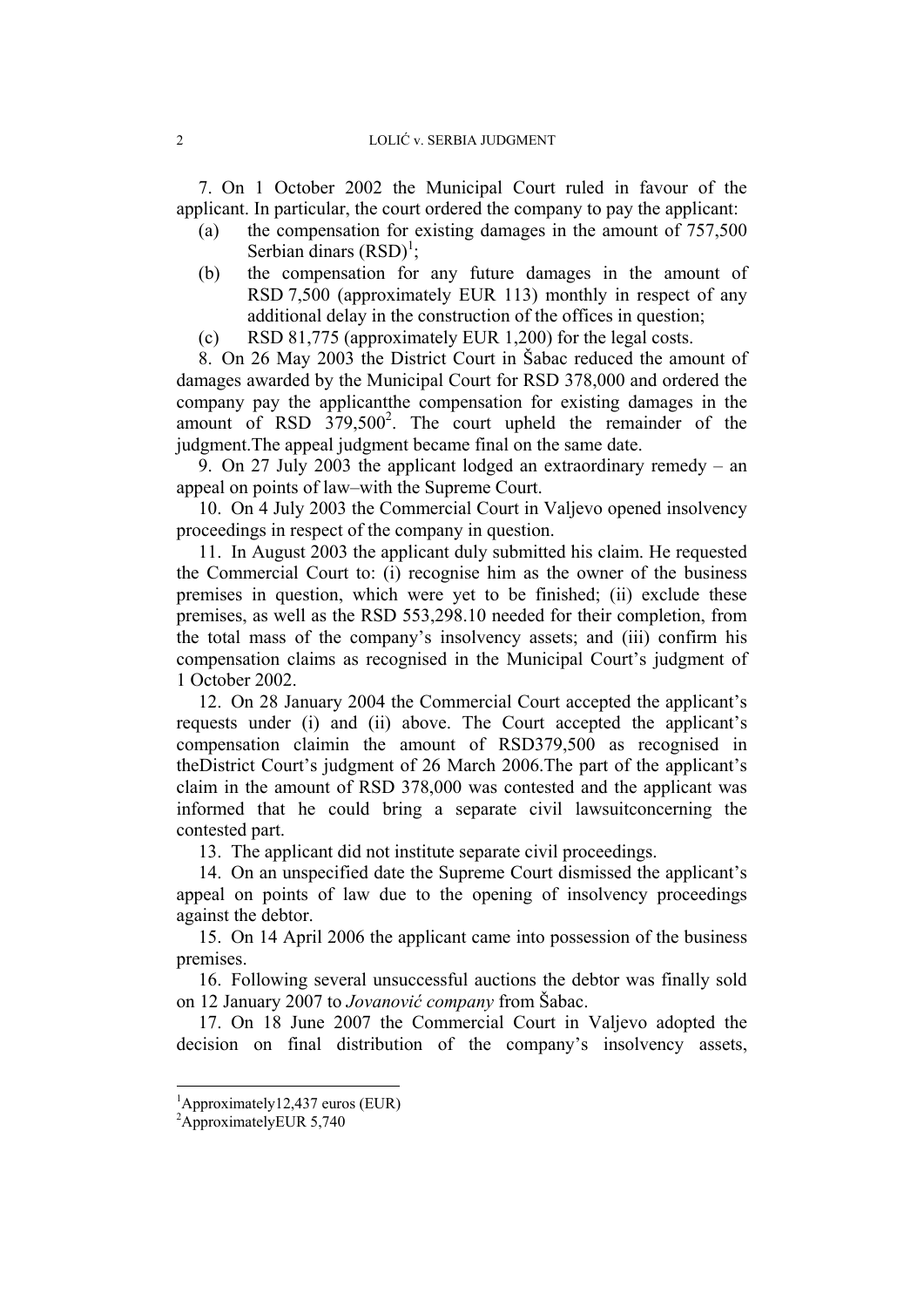classifying the applicant into the fourth sequence of payment.Pursuant to this decision the applicant received only RSD 150,683.63.

18. On 31 December 2007 the Commercial Court concluded the insolvency proceedings against the debtor.

#### II. RELEVANT DOMESTIC LAW

19. The relevant domestic law is set out in the Court's judgments of *EVT Company v. Serbia* (no. 3102/05, §§ 26 and 27, 21 June 2007); *Marčić and Others v. Serbia* (no. 17556/05, § 29, 30 October 2007); R. *Kačapor and Others v. Serbia* (nos. 2269/06, 3041/06, 3042/06, 3043/06, 3045/06 and 3046/06, 15 January 2008, §§ 57-82); *Vlahović v. Serbia* (no. 42619/04, §§ 37-47, 16 December 2008); *Crnišanin and Others v. Serbia* (nos. 35835/05, 43548/05, 43569/05 and 36986/06, 13 January 2009, §§ 100- 104); *Adamović v. Serbia,* (no. 41703/06, §§ 17-22, 2 October 2012); and *Marinković v. Serbia* ((dec.) no. 5353/11, 29 January 2013,§§ 26-29 and §§ 31-44).

# THE LAW

# I. ALLEGED VIOLATION OF ARTICLE 6 OF THE CONVENTION AND ARTICLE 1 OF PROTOCOL NO. 1 TO THE CONVENTION

20. The applicant complained about the respondent State's failure to fully enforce thefinal judgment rendered in his favour on 26 May 2003. He relied on Article 6 of the Convention and Article 1 of Protocol No. 1 which, in so far as relevant, read as follows:

#### **Article 6 § 1**

"In the determination of his civil rights and obligations ..., everyone is entitled to a fair and public hearing within a reasonable time by an independent and impartial tribunal established by law."

#### **Article 1 of Protocol No. 1**

"Every natural or legal person is entitled to the peaceful enjoyment of his possessions. No one shall be deprived of his possessions except in the public interest and subject to the conditions provided for by law and by the general principles of international law.

The preceding provisions shall not, however, in any way impair the right of a State to enforce such laws as it deems necessary to control the use of property in accordance with the general interest or to secure the payment of taxes or other contributions or penalties."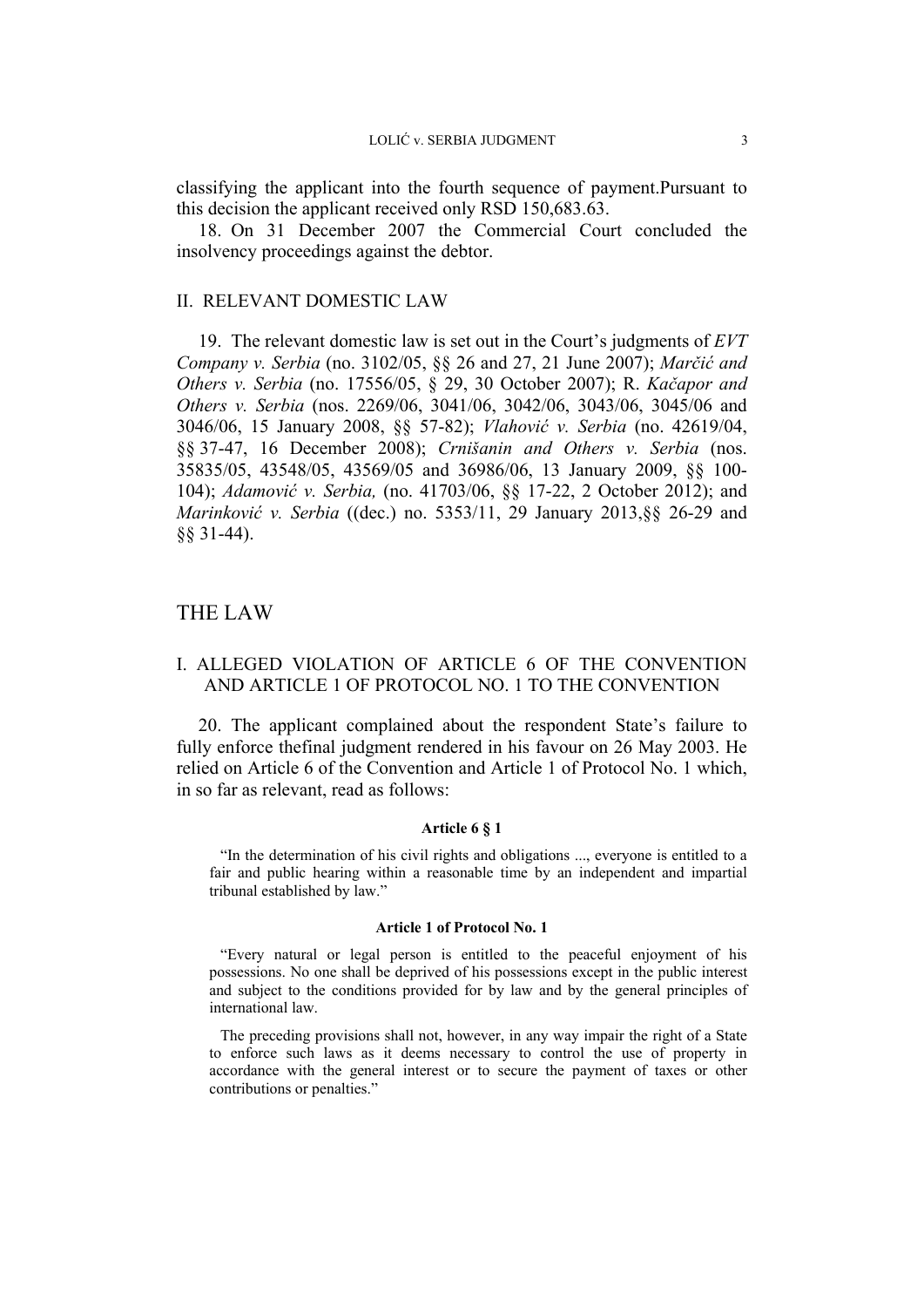## **A. Admissibility**

## *1. Compatibility ratione temporis*

21. The Government argued that the application is incompatible *ratione temporis* with the provision of the Convention because the final court judgment of which non-enforcement the applicant complained of as well as his status of the insolvency creditor had been determined in the course of 2003, before the Convention entered into force in respect of Serbia on 3 March 2004.

22. The applicant disagreed.

23. The Court notes that the present case concerns the non-enforcement of a final domestic judgment in the applicant's favour. The judgment remains unenforcedto the present day.The Court concludes, therefore, that the alleged violation constitutes a continuous situation and accordingly rejects the Government's objection.

#### *2. Exhaustion of domestic remedies*

24. The Government maintained that the applicant had not exhausted all effective domestic remedies. In particular, he had not lodged an application for the enforcement of the final court decision under consideration in this case. Furthermore he had not initiated a new set of civil proceedings pursuant to the instruction of the Belgrade Commercial Court.

25. The applicant disagreed.

26. The Court notes that the applicant had a judgment given in his favour which was final and enforceable and the execution of which was the responsibility of the authorities, including, if necessary, the taking of such measures as bankruptcy proceedings (see *Khachatryan v. Armenia*, no. 31761/04, § 60, 1 December 2009). In principle, when an applicant, such as the present one, obtains a final judgment against a State-controlled entity, he or she is only required to file a request for the enforcement of that judgment to the competent court or, in case of liquidation or insolvency proceedings against the debtor, to report his or her claims to the administration of the debtor (see *R. Kačapor and Others,* cited above). Given that the present applicant did that, the Government's objection must be rejected.

#### *3. Conclusion*

27. The Court considers that the application is not manifestly ill-founded within the meaning of Article 35 § 3 (a) of the Convention and finds no other ground to declare it inadmissible. It must therefore be declared admissible.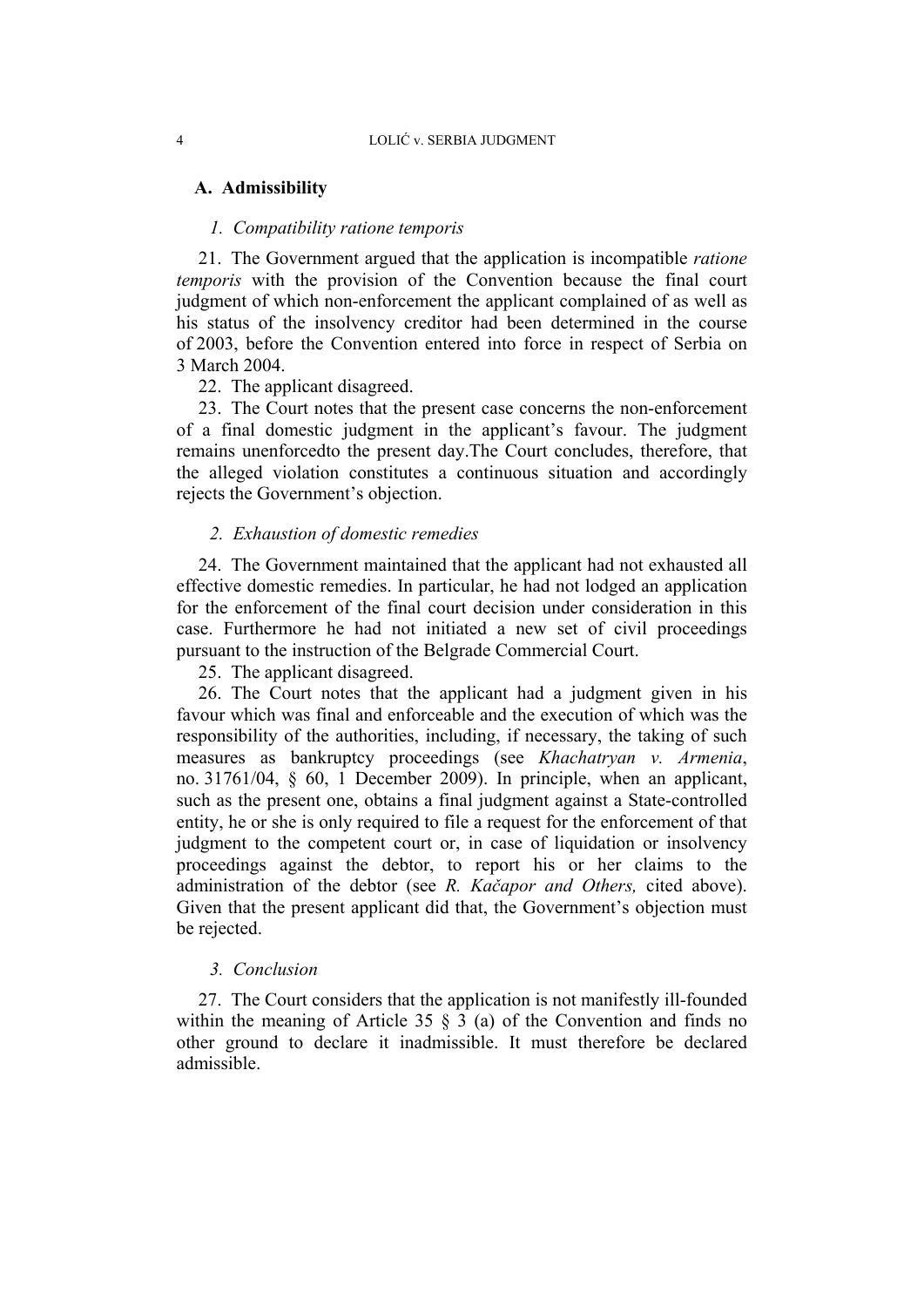#### **B. Merits**

28. The Court notes that upon the completion of the insolvency proceedings against the debtor the applicant obtained only a part of the amount specified in final court decision of 26 May 2003. The remainder of the judgment still remains unenforced.It further notes that a delay in the execution of a judgment may be justified in particular circumstances. However, the delay may not be such as to impair the essence of the right protected under Article 6 § 1 of the Convention (see *Burdov v. Russia,* no. 59498/00, § 35, ECHR 2002-III).

29. The Court observes that it has frequently found violations of Article 6 of the Convention and/or Article 1 of Protocol No. 1 to the Convention in cases raising issues similar to those raised in the present case (see *R. Kačapor and Others*, cited above, §§ 115-116 and §120;*Marčić and Others,* cited above, § 60; *Crnišanin and Others,*cited above, §§ 123-124 and §§ 133-134, *Rašković and Milunović v. Serbia*, nos. 1789/07 and 28058/07, § 74 and § 79, 31 May 2011; and *Adamović* cited above, § 41).

30. Having examined all the material submitted to it, theCourt considers that the Government have not put forward any fact or convincing argument capable of persuading it to reach a different conclusion in the present case. There has, accordingly, been a violation of Article 6  $\S$  1 of the Convention and Article 1 of Protocol No. 1.

### II. APPLICATION OF ARTICLE 41 OF THE CONVENTION

#### 31. Article 41 of the Convention provides:

"If the Court finds that there has been a violation of the Convention or the Protocols thereto, and if the internal law of the High Contracting Party concerned allows only partial reparation to be made, the Court shall, if necessary, afford just satisfaction to the injured party."

#### **A. Damage, costs and expenses**

32. In respect of pecuniary damage the applicant sought the payment of the outstanding judgment debt and, in addition, RSD 931,298.10 (approximately 8,160 euros (EUR)). The applicant further claimed RSD 1,000,000 (approximately EUR 8,760) in respect of non-pecuniary damage. The applicant also claimed RSD 100,000 (approximately EUR 8,760) for the legal costs incurred before the Court.

33. The Government considered the claims excessive and unjustified.

34. Having regard to the violations found in the present case and its own case-law (see *R. Kačapor and Others,* cited above, §§ 123-126, and *Crnišanin and Others*, cited above, § 139), the Court considers that the applicants' claims for pecuniary damage concerning the payment of the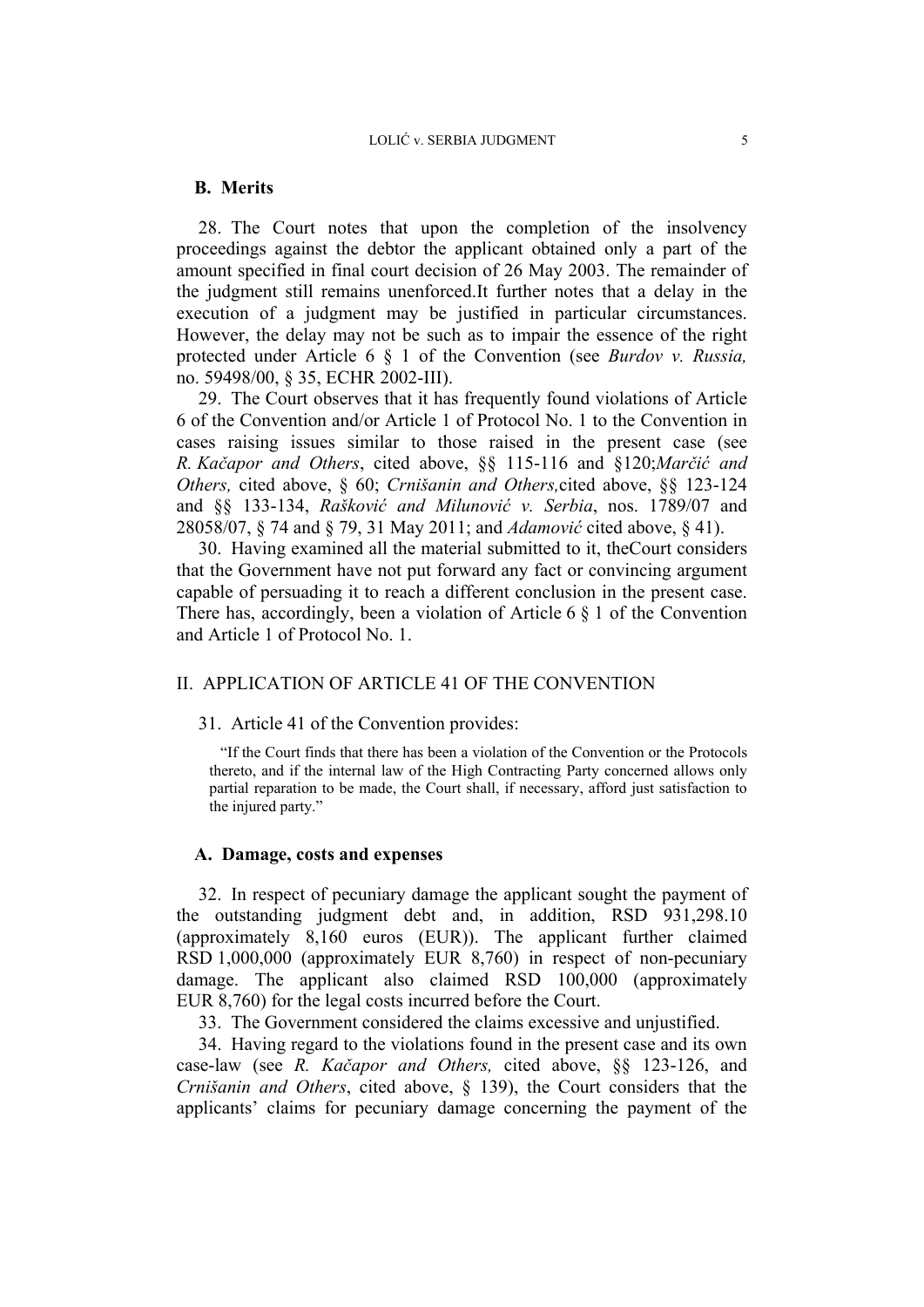outstanding judgment debt must be accepted.The Government shall therefore pay the applicant the sums awarded in the final domestic judgmentadopted on 26May 2003, less any amounts which may have already been paid in respect of the said judgment.As far as the applicant's additional pecuniary claim is concerned, the Court does not discern any causal link between the violation found and the pecuniary damage alleged; it therefore rejects this claim.

35. As regards non-pecuniary damage, the Court considers that the applicant sustained some non-pecuniary loss arising from the breaches of the Convention found in this case. The particular amount claimed, however, is excessive. Making its assessment on an equitable basis, as required by Article 41 of the Convention, the Court considers it reasonable and equitable to award EUR 2,000 to the applicant. This sum is to cover any non-pecuniary damage, as well as costs and expenses.

## **B. Default interest**

36. The Court considers it appropriate that the default interest rate should be based on the marginal lending rate of the European Central Bank, to which should be added three percentage points.

# FOR THESE REASONS, THE COURT UNANIMOUSLY

- 1. *Declares* the application admissible;
- 2. *Holds*that there has been a violation of Article 6 of the Convention and of Article 1 of Protocol No. 1 to the Convention;
- 3. *Holds*

(a) that the respondent State is to pay the applicant, from its own funds and within three monthsfrom the date on which the judgment becomes final in accordance with Article  $44 \tbinom{2}{3}$  of the Convention, the sums awarded in the final domestic judgment rendered in his favour, less any amounts which may have already been paid in respect of the said judgment;

(b) that the respondent State is to pay the applicant, within the same period, EUR 2,000 (two thousand euros) in respect of non-pecuniary damage, costs and expenses, plus any tax that may be chargeable on this amount, which is to be converted into the currency of the respondent State at the rate applicable at the date of settlement;

(c) that from the expiry of the above-mentioned three months until settlement simple interest shall be payable on the above amounts at a